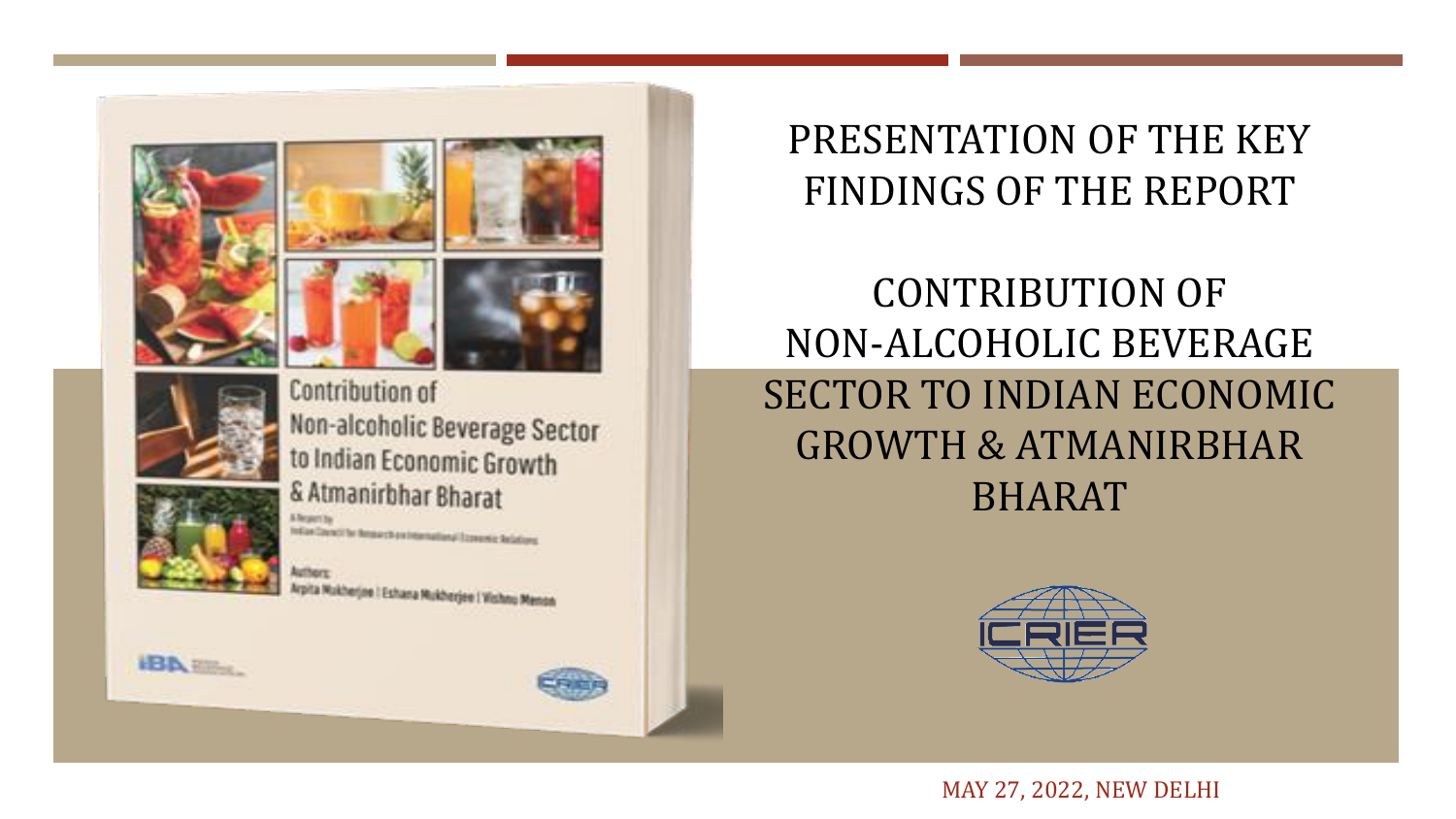# CONTEXT AND OBJECTIVE

- India has abundance of raw materials used in non-alcoholic beverage processing.
- On the demand side, India is an attractive investment destination for beverage companies. Demand Factors: Large middle class; Young Consumers; Population willing to experiment with new products.
- Yet, domestic production is below potential and that of other developing countries in ASEAN and around 25% to 30% of fruits and vegetables are wasted in the supply chain.
- There is hardly any study on the contribution of this sector to the Indian economy. This report fills that lacuna.

**The objective of the report is to understand the contribution of the non-alcoholic beverages sector towards the Indian economy, examine the strengths and best practices, identify challenges and suggest a way forward to Make India the one of the world's leading beverage processing hub as the country sets its vision for Amrit Kaal – India @2047**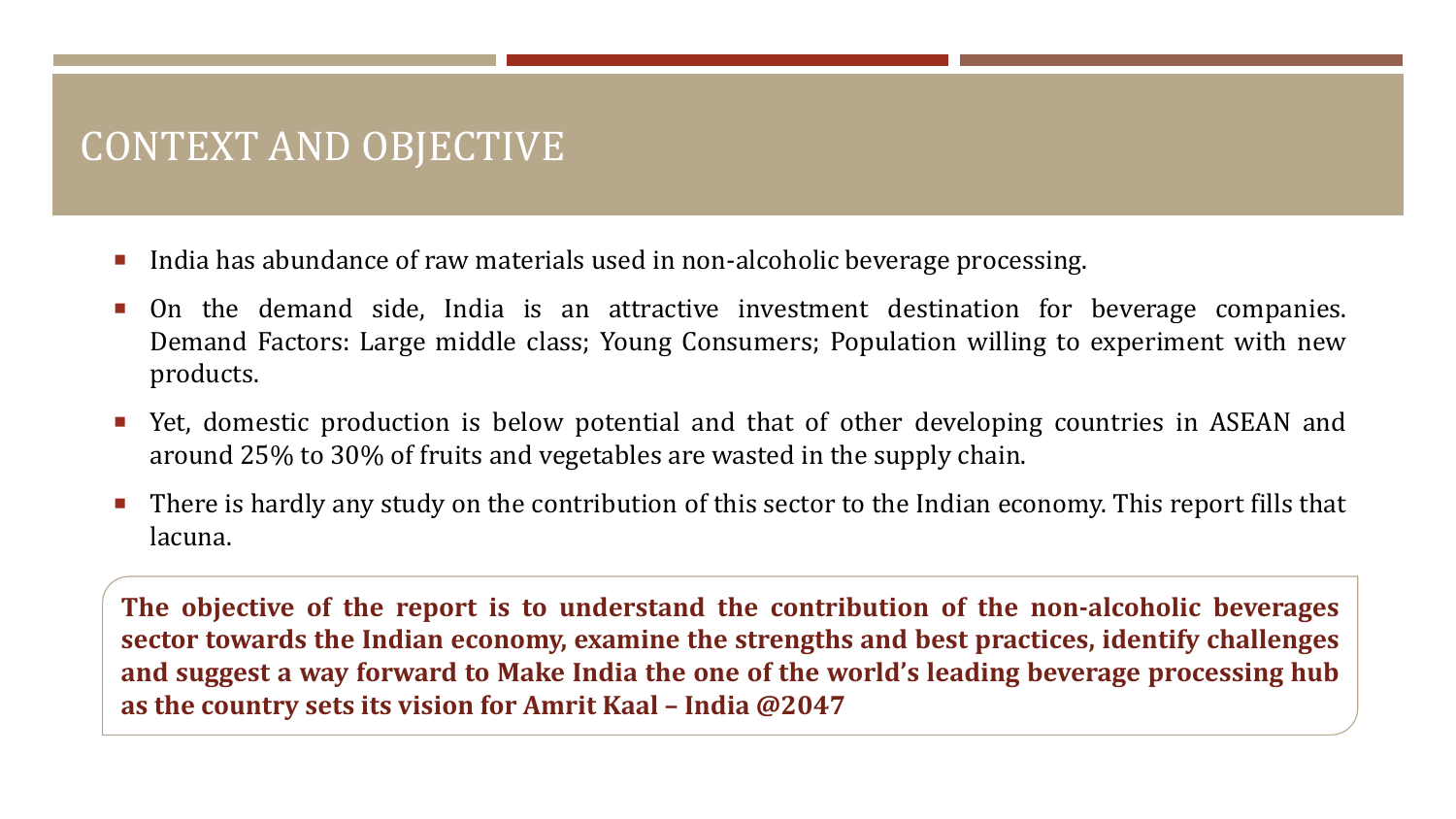### METHODOLOGY

 The study is based on secondary data analysis and a primary survey.

- The primary survey covered 20 companies, 21 supply chain partners and over 500 farmers across the six states of Karnataka, Bihar, Andhra Pradesh, Himachal Pradesh, Tamil Nadu and Maharashtra.
- Farmers were divided into two equal groups:
	- o Those in the supply chain of the beverage companies and
	- o Those located in close proximity and producing the same crop but not a part of the supply chain of the beverage companies

#### **Distribution of Farmers by Location and Products**

| <b>Fruit</b>      | <b>State</b>        | <b>District</b> |                   | <b>Total</b>   |
|-------------------|---------------------|-----------------|-------------------|----------------|
| <b>Apple</b>      | Himachal<br>Pradesh | Shimla          | Solan             | 101            |
| Litchi            | Bihar               | Muzaffarpur     |                   | 102            |
| <b>Mango</b>      | Andhra<br>Pradesh   | Chittoor        |                   | 141            |
| <b>Mango</b>      | Karnataka           | Kolar           | <b>Dharwad</b>    | 143            |
| <b>Mango</b>      | Maharashtra         | Ratnagiri       | Sindhudurg        | $\overline{4}$ |
| <b>Mango</b>      | <b>Tamil Nadu</b>   | Krishnagiri     | <b>Dharmapuri</b> | 5              |
| Pomegranate       | Maharashtra         | <b>Nashik</b>   | Solapur           | $\overline{4}$ |
| <b>Watermelon</b> | Maharashtra         | Sangli          |                   | 3              |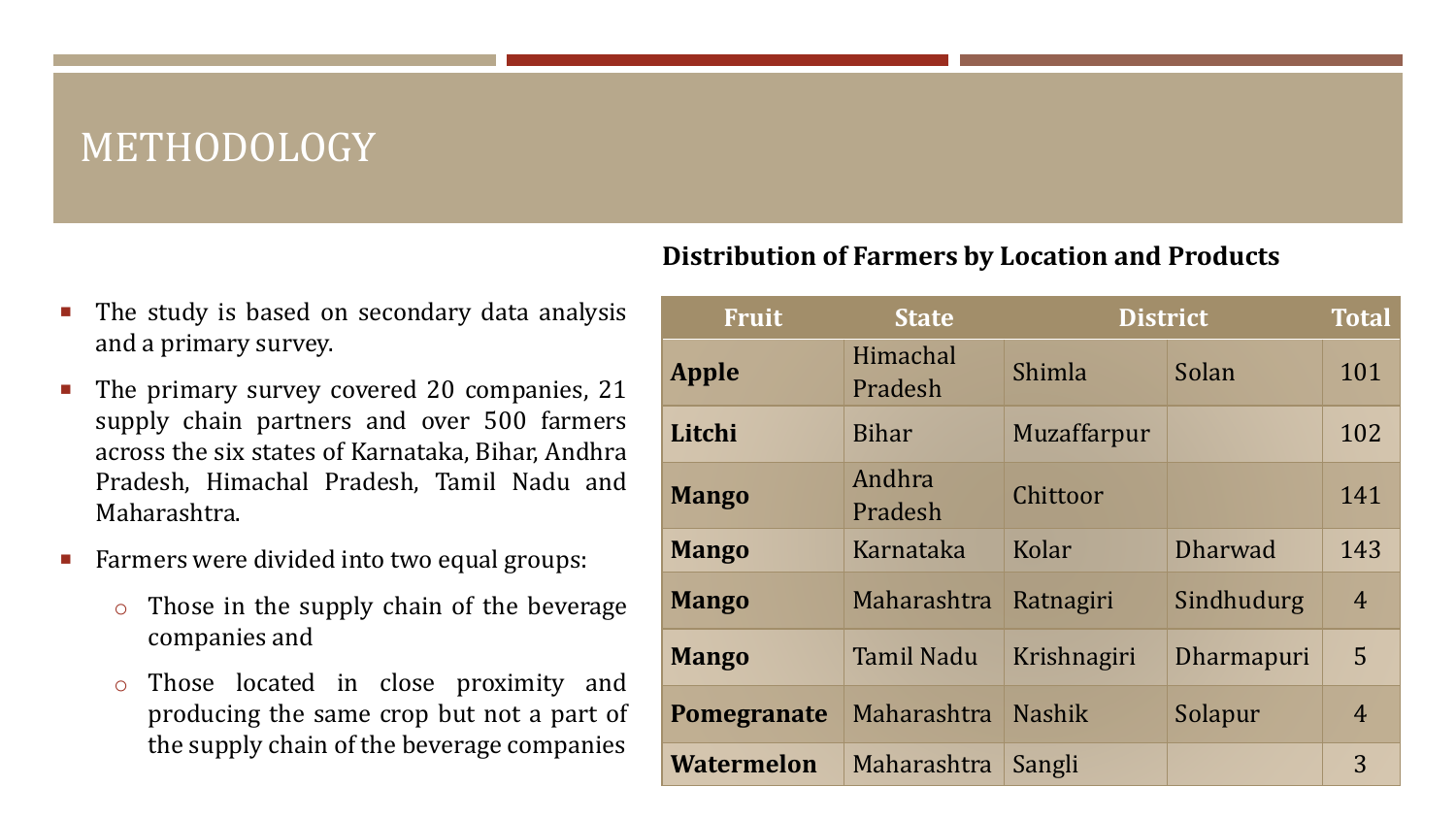### GLOBAL OVERVIEW & INDIA (1)

- The global non-alcoholic beverage market was worth USD1180 billion in 2020 and is projected to reach USD2175 billion in 2026, with a CAGR of 7.3% (2013 to 2026).
- Over 60% of the global market was accounted for by carbonated soft drinks (CSDs), ready-to-drink (RTD) tea/coffee, energy drinks and sports drinks.
- Both globally and in India, CSDs is the largest segment, but per capita consumption of CSDs is lower in India compared to many countries.
- Mineral water (packaged drinking water/ natural mineral water) has the highest growth projection in Asia, with India being one of the largest markets.
- Globally, and in India there is an increase in health awareness and companies are innovating new products to cater to such need, leading to a proliferation of nutritious products.
- **Store to Non-store formats**: Sales through e-commerce channels are growing; there was a 50% growth in sales through e-commerce between 2019 and 2020.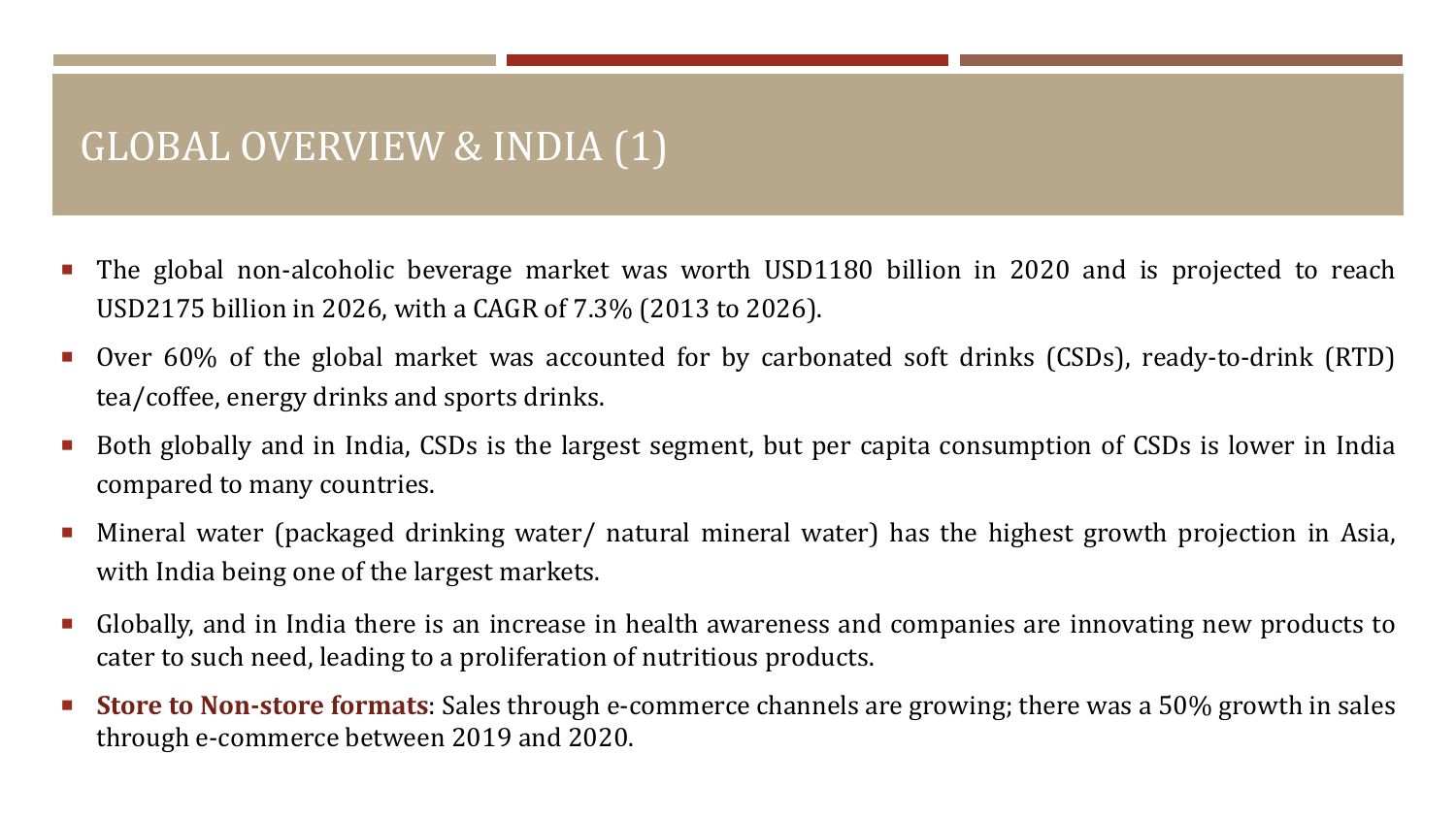### GLOBAL OVERVIEW & INDIA (1)

- India ranks lower than many developing countries in terms of revenue.
- Per capita Sales Volume in India (21.36 litres in 2018) is much lower than other developing countries like Philippines (111.89 litres) and Vietnam (69.75 litres).
- India is not among the top 50 countries in global trade in beverages. Exports are lower than ASEAN countries and China.
- Foreign investment inflows are below 1% and much behind what is required to become a USD17 trillion economy by 2047.

#### **Top 10 Markets with Highest Revenue in Non-Alcoholic Drinks and India (2019)**

| <b>Rank</b>    | Country       | <b>Revenue</b><br>(in USD Billion) | <b>Revenue per Person</b><br>(in USD) |
|----------------|---------------|------------------------------------|---------------------------------------|
| $\mathbf{1}$   | United        | 338.184                            | 1,030.01                              |
|                | <b>States</b> |                                    |                                       |
| $\overline{2}$ | China         | 94.408                             | 67.05                                 |
| 3              | Japan         | 62.641                             | 496.11                                |
| 4              | Germany       | 53.034                             | 638.25                                |
| 5              | United        |                                    |                                       |
|                | Kingdom       | 37.113                             | 551.87                                |
| 6              | Mexico        | 35.109                             | 275.20                                |
| 7              | <b>Brazil</b> | 31.434                             | 148.94                                |
| 8              | Indonesia     | 24.646                             | 91.07                                 |
| 9              | France        | 24.387                             | 362.64                                |
| 10             | Nigeria       | 22.419                             | 111.56                                |
| 19             | <i>India</i>  | 12.174                             | 8.89                                  |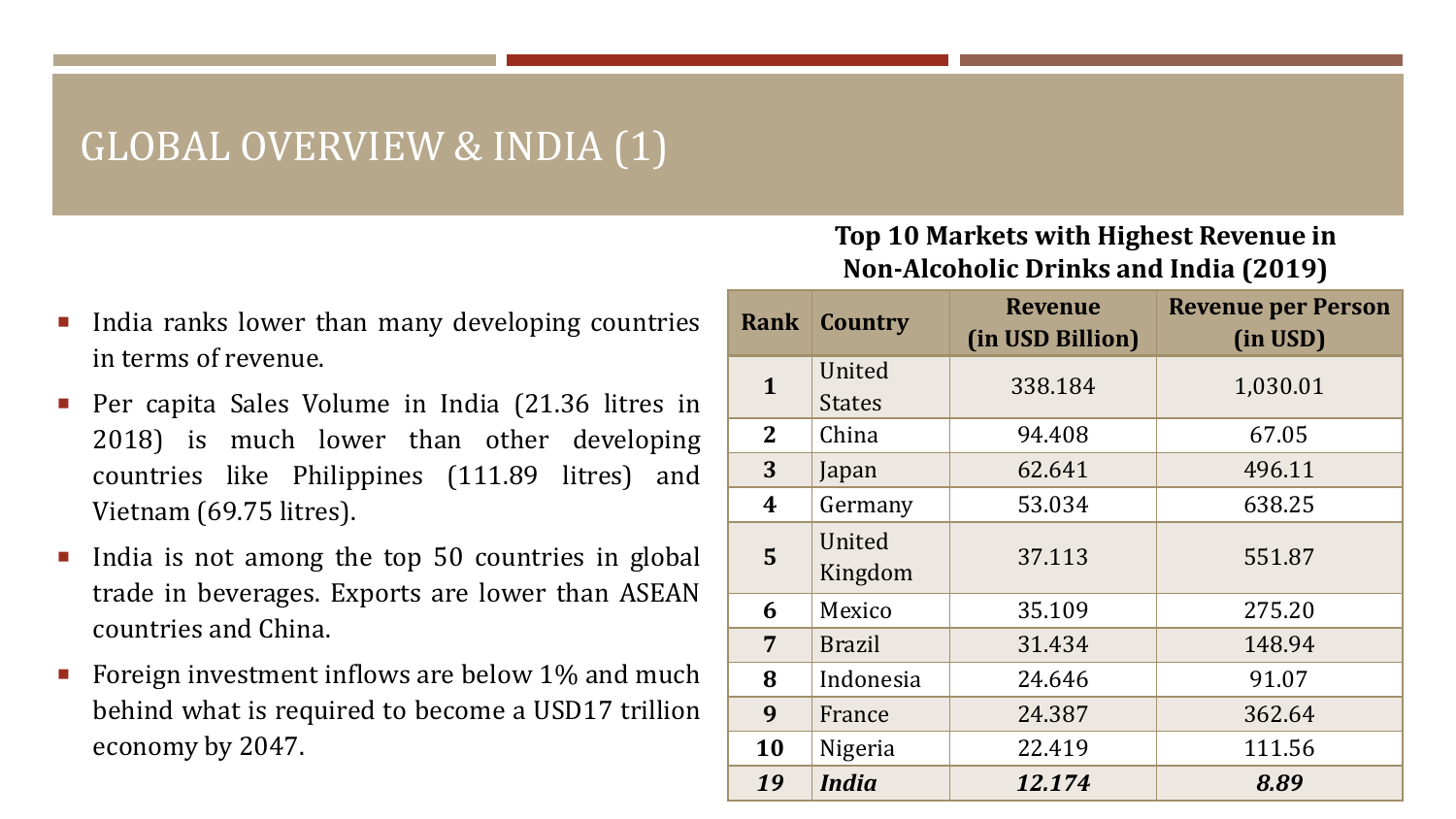# HEALTH CONCERNS AND TAXATION ON SUGARY BEVERAGES: SOME EXAMPLES

Higher Taxes (for high-sugar content drinks)

#### Lower Taxes or No Taxes (for low-sugar content/ zero-sugar drinks)

#### **United Kingdom**

• SSBs with a sugar content of more than 8g/100 ml, the tax rate is approximately USD0.33 per litre, and for drinks with sugar content between 5g and 8g/100ml, the tax rate is approximately USD0.24 per litre.

• Drinks with sugar content of less than 5g, pure fruit and vegetable juices, and milk drinks are not taxed.

#### **France**

• The tax has been imposed on the quantity of sugar present in the beverage since 2018 – 5g of added sugar per litre got taxed at EUR0.05 (approximately USD0.63) per litre and 10g at EUR0.13 (approximately USD0.15)

#### **Sweden**

- Non-alcoholic beverages such as mineral water, fruit juices and lemonade are taxed at a VAT of 12%.
- Country does not have an excise duty or sugar tax specific to SSBs.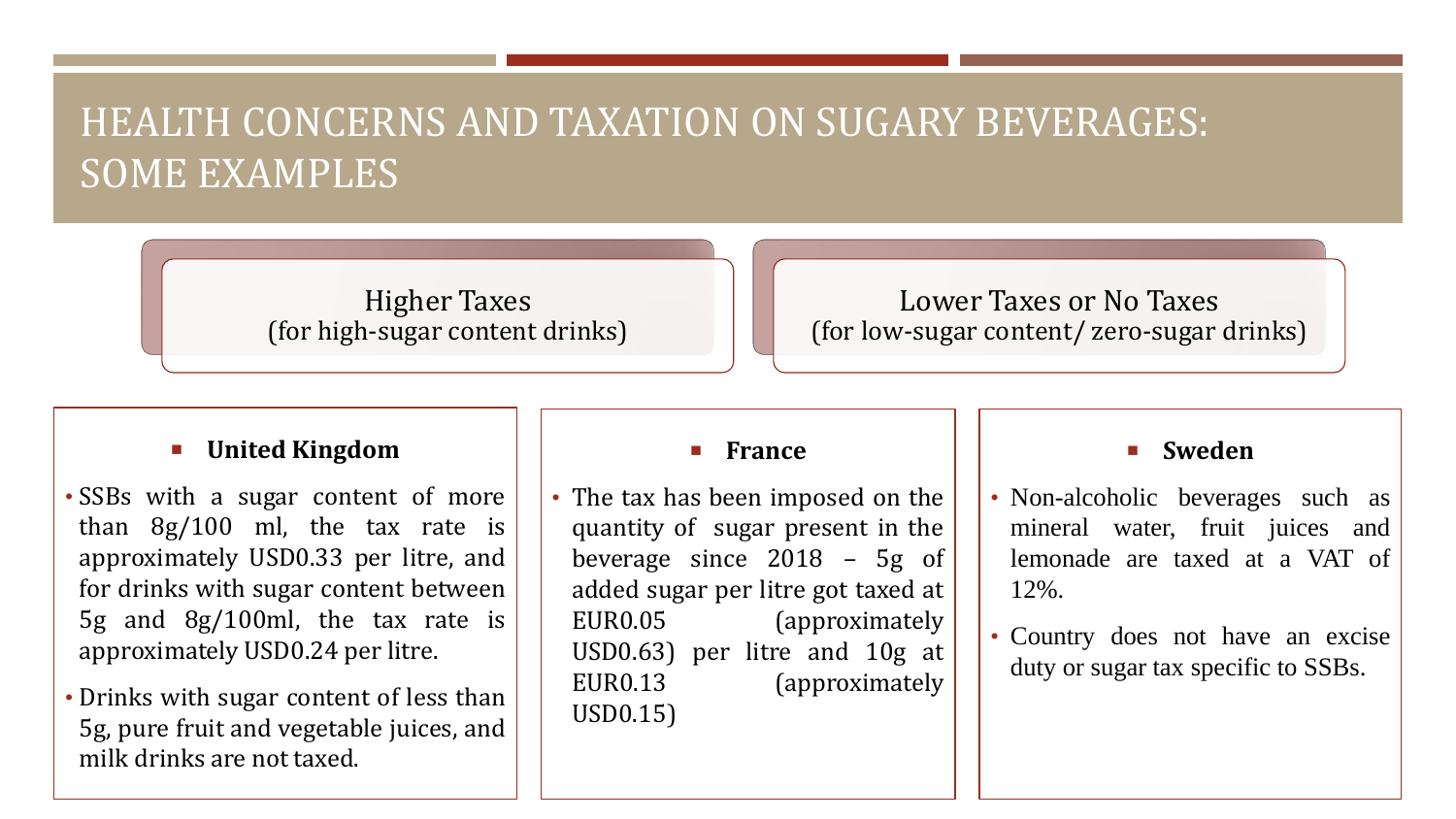# IS TAXATION THE ONLY SOLUTION?

- High taxes on a product can only deter consumption, if product has high price elasticity.
- Several countries have taken other initiatives.
	- o Right Labelling
	- o Building Consumer Awareness
	- o Subsidising Nutritious Products
	- o Working with Industry
		- o Government and industry partnership for development of beverages with low sugar content
		- o Pledge by industry

#### **Impact of Higher Taxes Can be Detrimental - Examples from Global Studies**

- Higher tax passes on the tax burden to the poorest sections of the society.
- Can deter food processing and lead to job losses
- Impact varies depending on price elasticity of the product, consumer's income group and consumer purchase behaviours.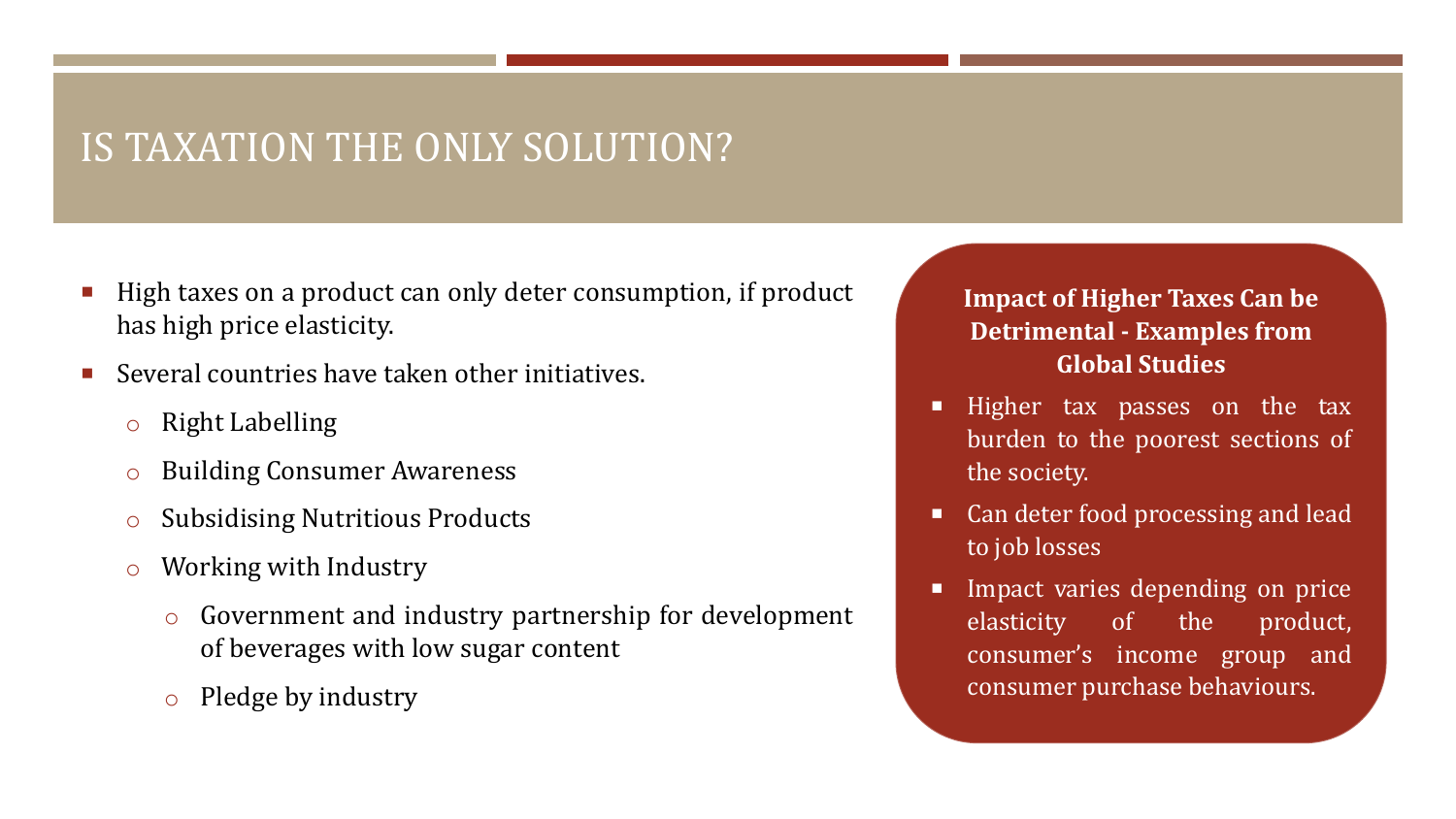### THE INDIAN MARKET (1)

- 80% of the non-alcoholic beverage sector in India is non-corporate/ informal.
- The sector has grown with a CAGR of 14.5% in terms of total sales volume; and 13.72% in terms of total sales value.
- The size of the market was estimated at INR671 billion in 2019, which is projected to reach around INR1472.33 billion in 2030, if GDP growth is around 7.8%.



#### **Non-Alcoholic Beverages: Total All-India Sales Value and Volume**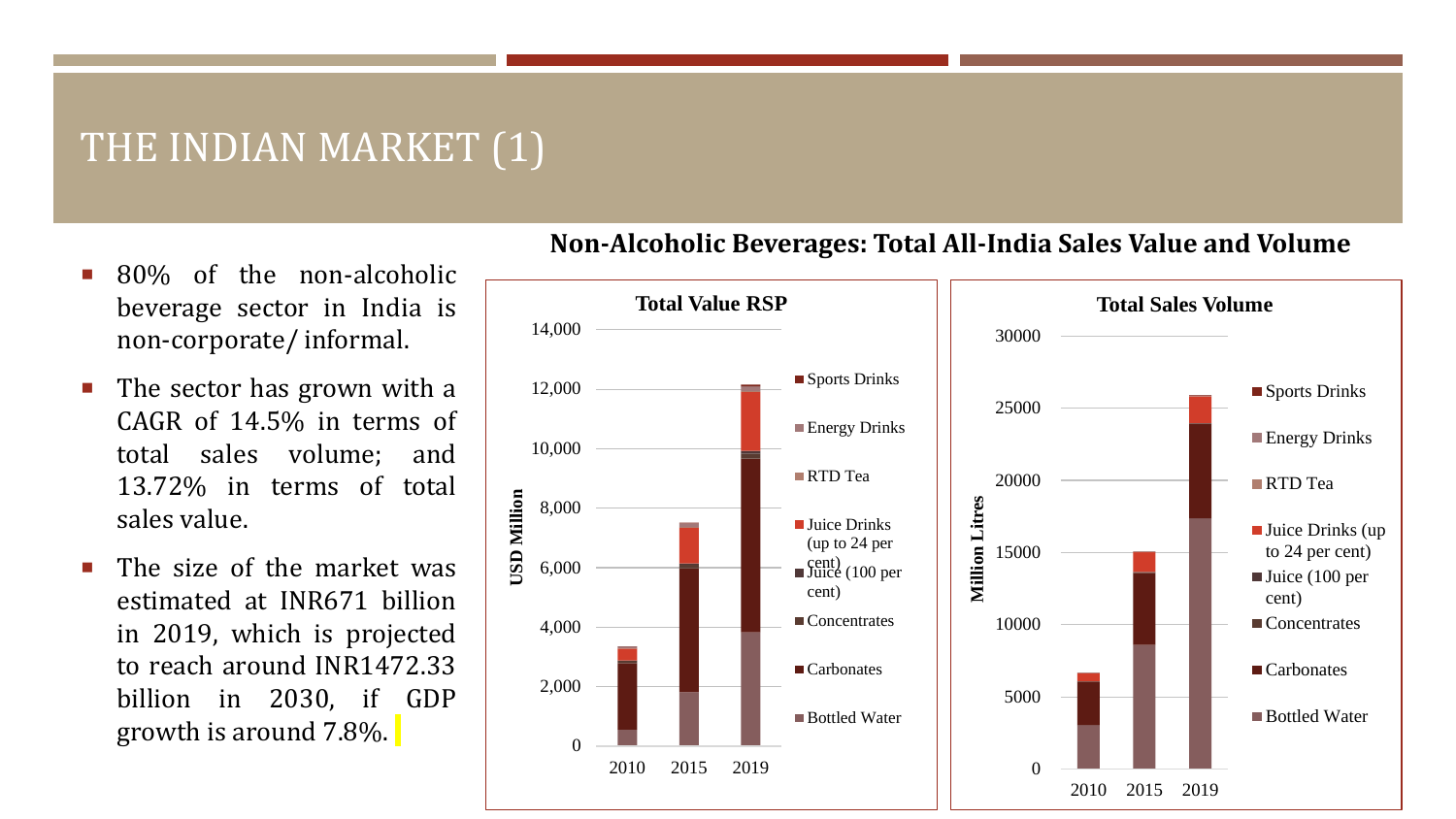### THE INDIAN MARKET (2)

#### **Per Capita Sales Volume of Non-Alcoholic Beverages**



- The growth rate of CSDs is low
- **Sale of mineral water, sports drinks, and** tea/coffee based drinks is increasing
- **Existing companies are diversifying their** product portfolio
	- **Many start-ups and SMEs have entered this** sector in the last 10 years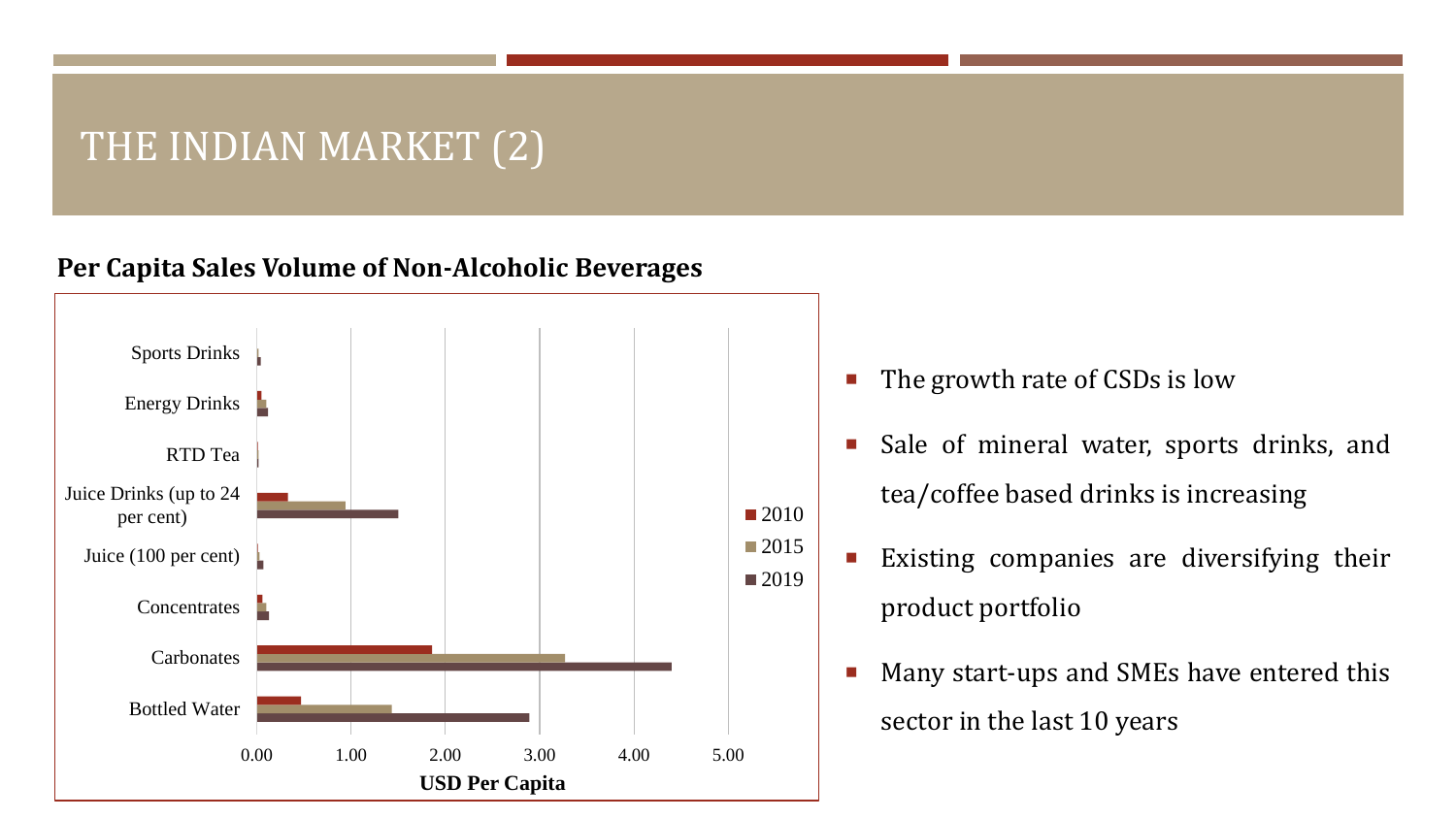### CONTRIBUTION TO ECONOMY AND EXPORTS

#### **Positive - Economic Impact**

- Non-alcoholic beverage sector contributes significantly to the Indian economy in terms of value addition and job creation.
- The combined value added to the economy is estimated at INR7,91,539 million from upstream and downstream effect.
- The total job creation from this sector is estimated to be 6,91,491, from both upstream and downstream operation.
- The Input-Output model estimates that for every INR1 crore of output produced in the non-alcoholic beverage sector, a total of 8.9 additional jobs are created in the economy due to both the direct and indirect impact.



#### **But Exports are Low (2020)**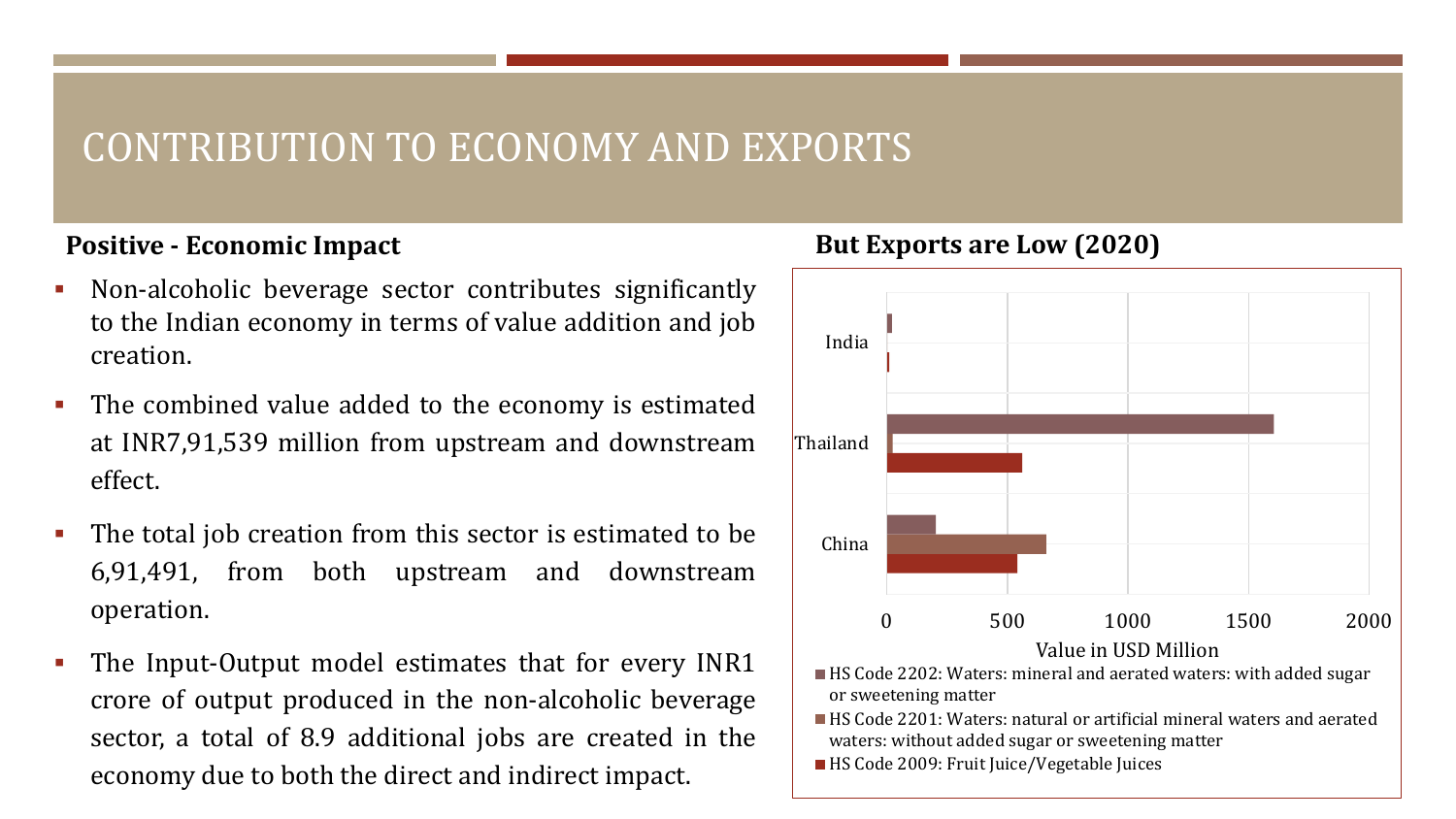### CHANGING CONSUMERS & FUTURE GROWTH

- A growth forecasting model with three scenarios, namely realistic, optimistic, and pessimistic from 2020 to 2030 found that if the GDP grows at 7.88%, 9.76%, and 6.0% respectively, the sector is expected to grow at 8.70% in the realistic scenario, 10.77% in the optimistic scenario and 6.66% in the pessimistic scenario.
- The growth of non-alcoholic beverages is lower than others like chocolate and sugar confectionary and salty snacks.

**Why is growth slowing down and what will be the impact on farmers and other supply chain partners? What is the impact of growth slowdown – lower**

**revenue collection?**

#### **Purchase Volume in India by Socio-Economic Groups:**

#### **CAGR (2012-13 to 2019-20) in Percentages**

| <b>SECs</b>   | <b>Carbonated</b><br><b>Soft Drinks</b> | <b>Mango-Based</b><br><b>Drinks</b> | <b>Juices</b> |
|---------------|-----------------------------------------|-------------------------------------|---------------|
| <b>SEC: A</b> | $-2.59$                                 | 3.96                                | 1.42          |
| <b>SEC: B</b> | 3.49                                    | 3.49                                | 10.98         |
| <b>SEC: C</b> | 6.73                                    | 4.23                                | 15.33         |
| SEC: D/E      | 13.74                                   | 17.79                               | 13.78         |

*From a taxation perspective, if the highest socio-economic is reducing the consumption of CSDs while lower socioeconomic groups are increasing their consumption, higher taxes can be regressive.*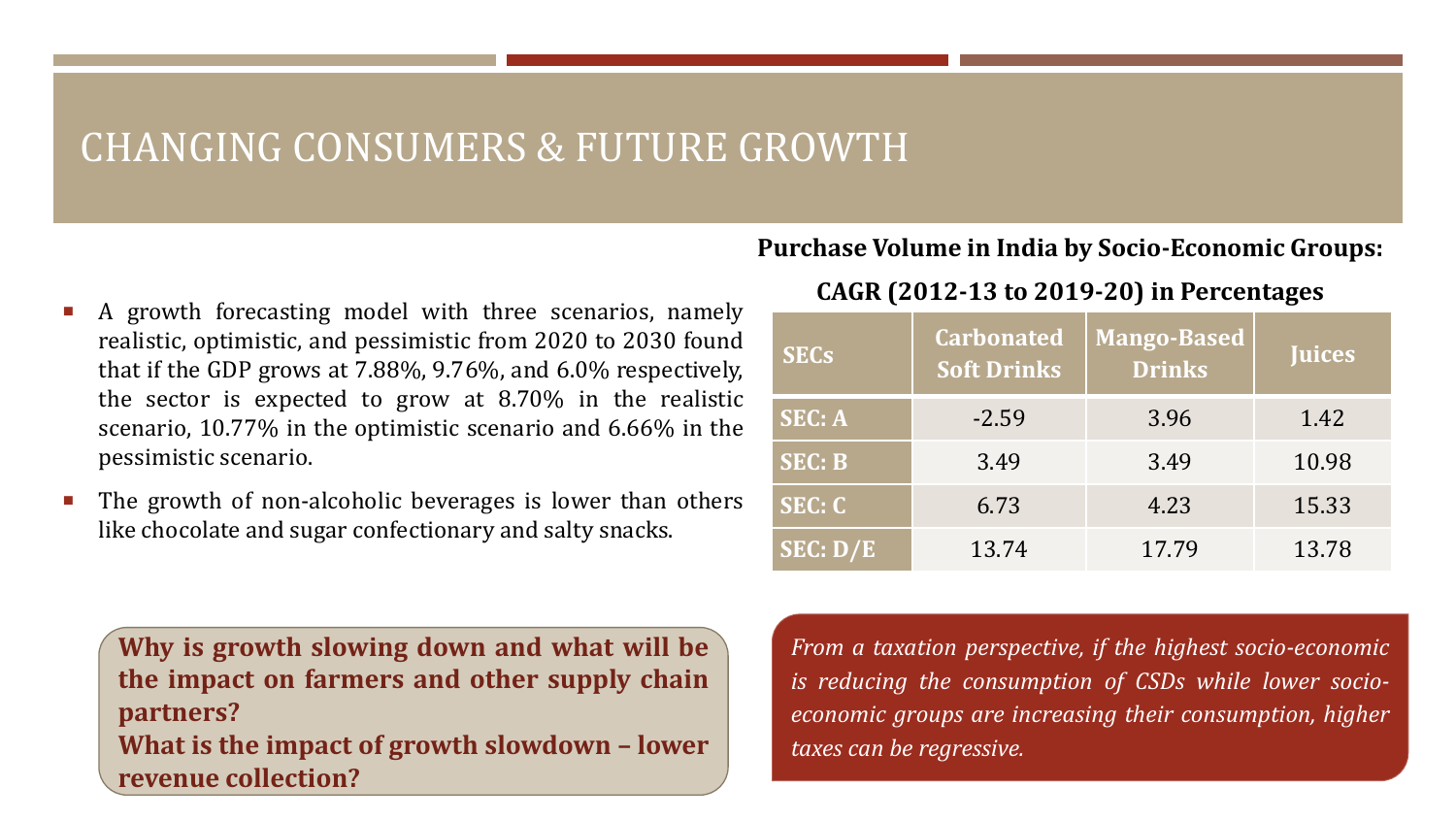### COMPANY SURVEY

- 35% of the companies have introduced new products in the Indian market, which include zerosugar/sugar free products and other products like tea/coffee-based drinks and organic drinks.
- 90% of the companies ensure holistic growth by supporting local farmers and small enterprises in their supply chain.
- Beverage companies are engaged in taking active initiatives to help environmental sustainability and development by bringing about innovations in packaging of the products and recycling to enable a low-carbon circular economy. All the companies' surveyed had recycled packaging plan which many executed before their targeted deadline.

*Coca Cola India Private Limited's Meetha Sona Unnati project focuses on solving water efficiency, soil health, human rights and women's rights issues in farming by providing sustainable agricultural training and capacity building*

*Dabur Limited developed a water management strategy that provides guidance on how the company drives water efficiencies and reduces water usage within their manufacturing facilities. It also rolled out a special initiative, Project Desert Bloom, that involves local communities in water conservation and management initiatives*

*PepsiCo India Holdings Private Limited is engaged in Sustainable Water Resource Development and Management programme, which led to the formation of several village level institutions*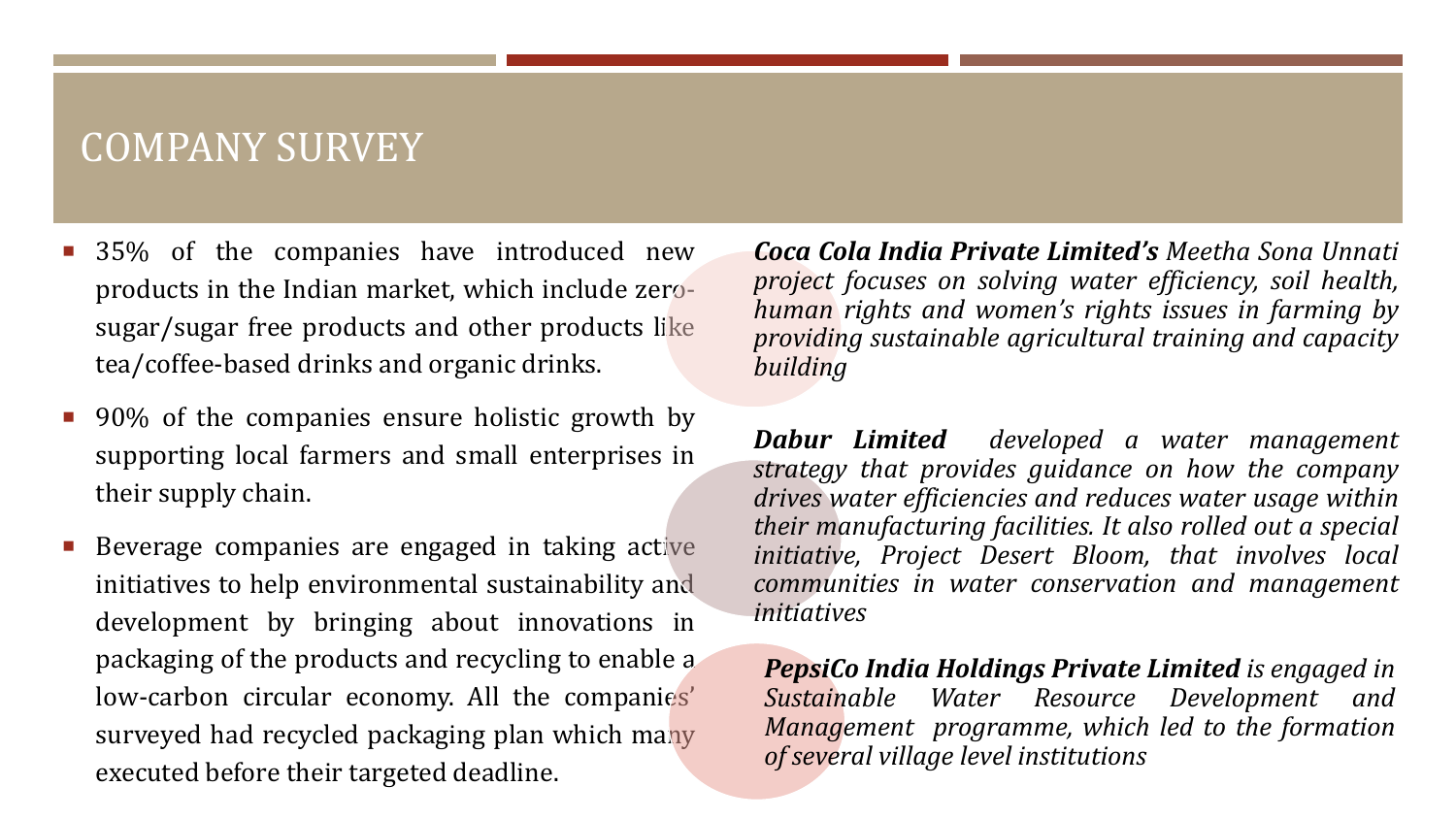# SUPPLY-CHAIN PARTNERS' SURVEY

#### **Benefits to Supply Chain Partners: Primary Survey**



- 32% of the respondents attribute the share of contribution of the non-alcoholic beverage sector to their business to be above 50% but below 75%, while 21% of respondents felt that the share is above 75% but below 99%.
- Around 16% of the respondents were completely dependent on such collaborations for 100% of their revenues.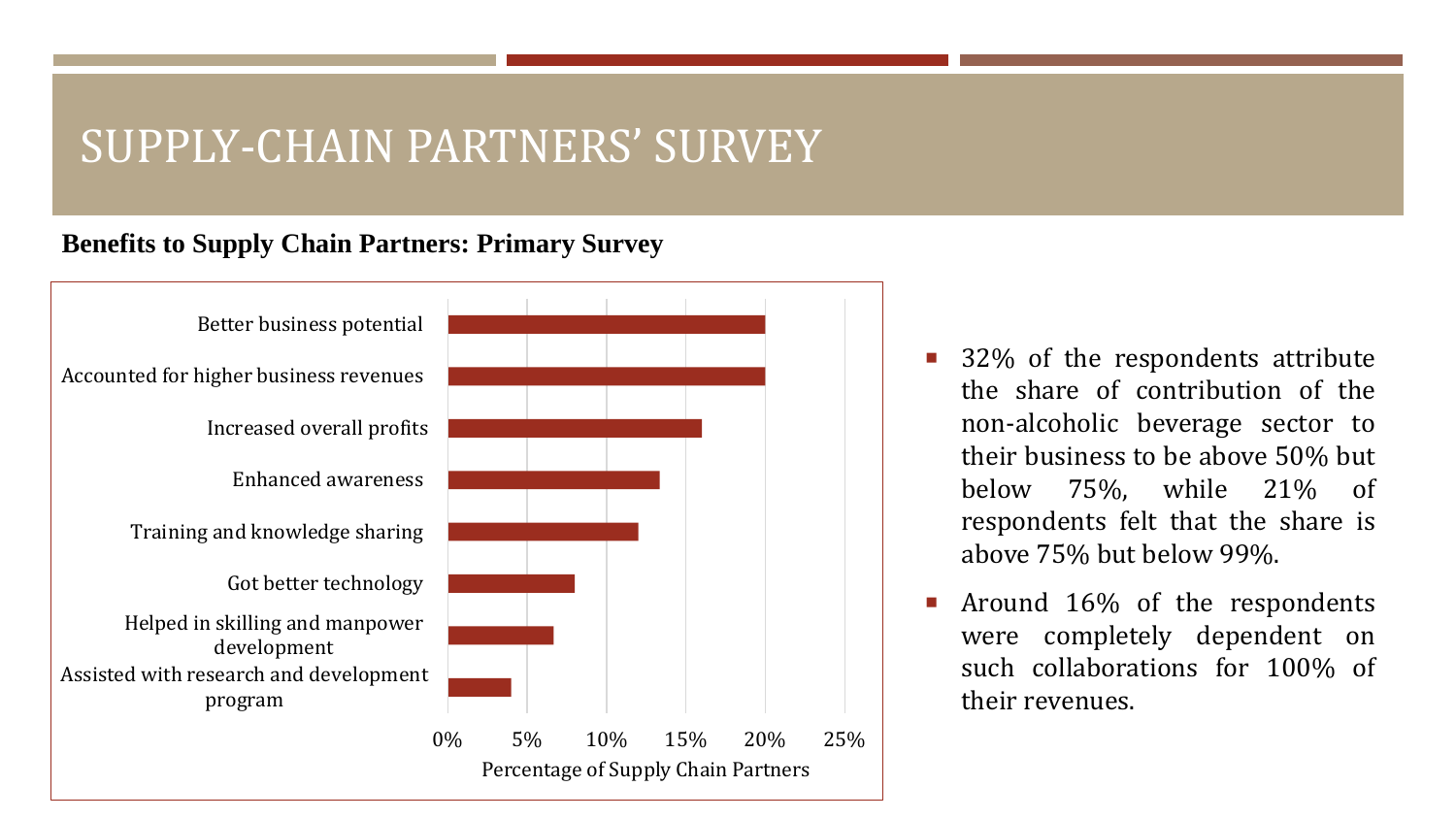# FARMERS' SURVEY (1)

#### **Top 5 Benefits of Contract Farming for Farmers**



- The greatest benefit the farmers received was a confirmed market with price guarantee.
- Farmers in the supply chain said that 51-75% of their income comes from fruits supplied to nonalcoholic beverage companies and a majority saw an increase in productivity through various projects supported by these companies.
- **These farmers are also more likely to export, have** higher income and lower household debts
- **Around 62% of farmers received high yielding** plant material from the companies.
- **The other key areas of support included** technology and equipment for drip irrigation.
- Benefits vary by product category and duration of engagement.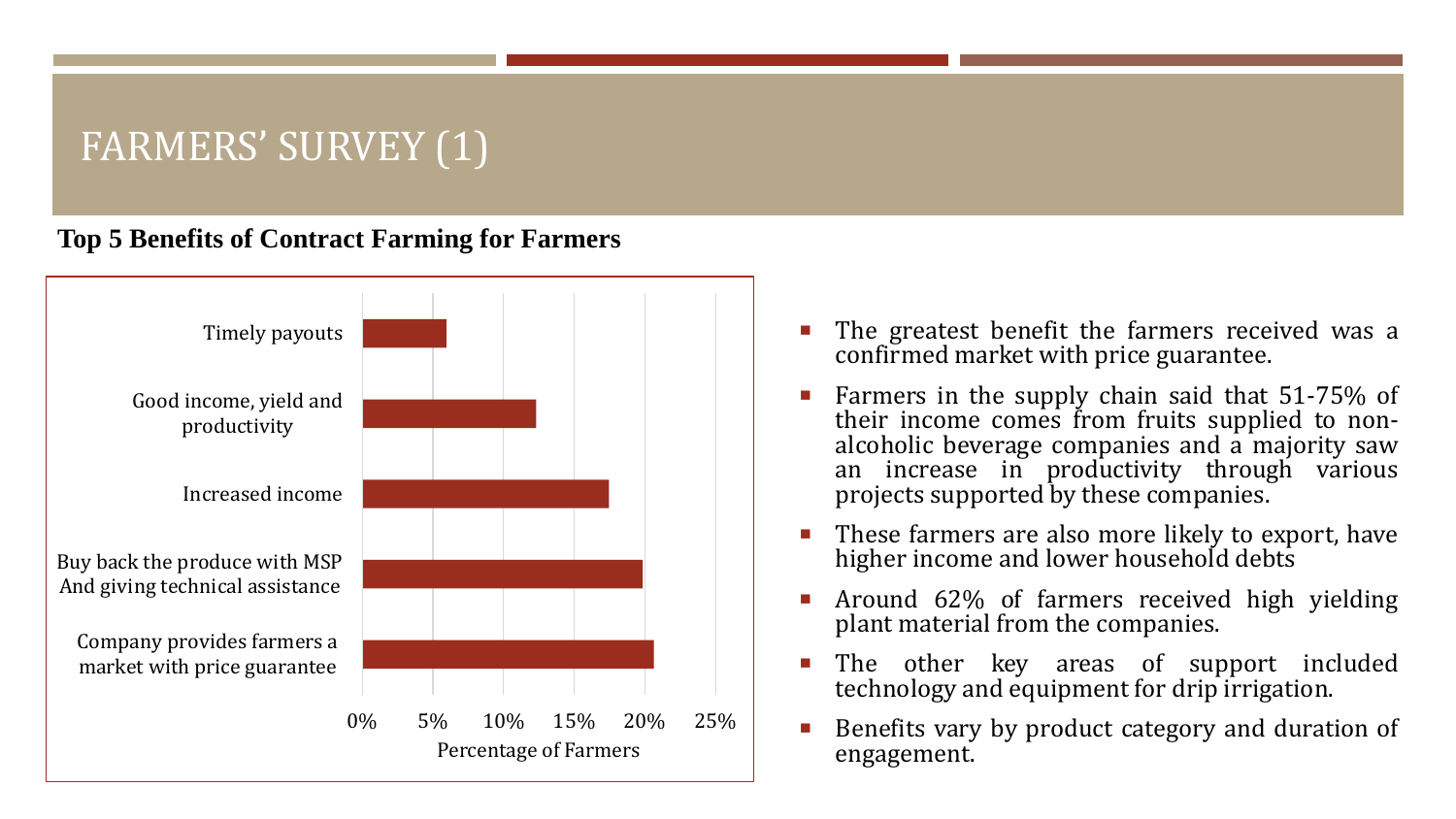# FARMERS' SURVEY (2)

#### **Overall Experience of working with the Non-alcoholic Beverage Companies**



Farmers identified the need for government support in three areas:

- financial assistance;
- training and knowledge enhancement; and
- **I** logistics and transportation.

Private partnership can play a major role in training, increasing productivity and improving infrastructure.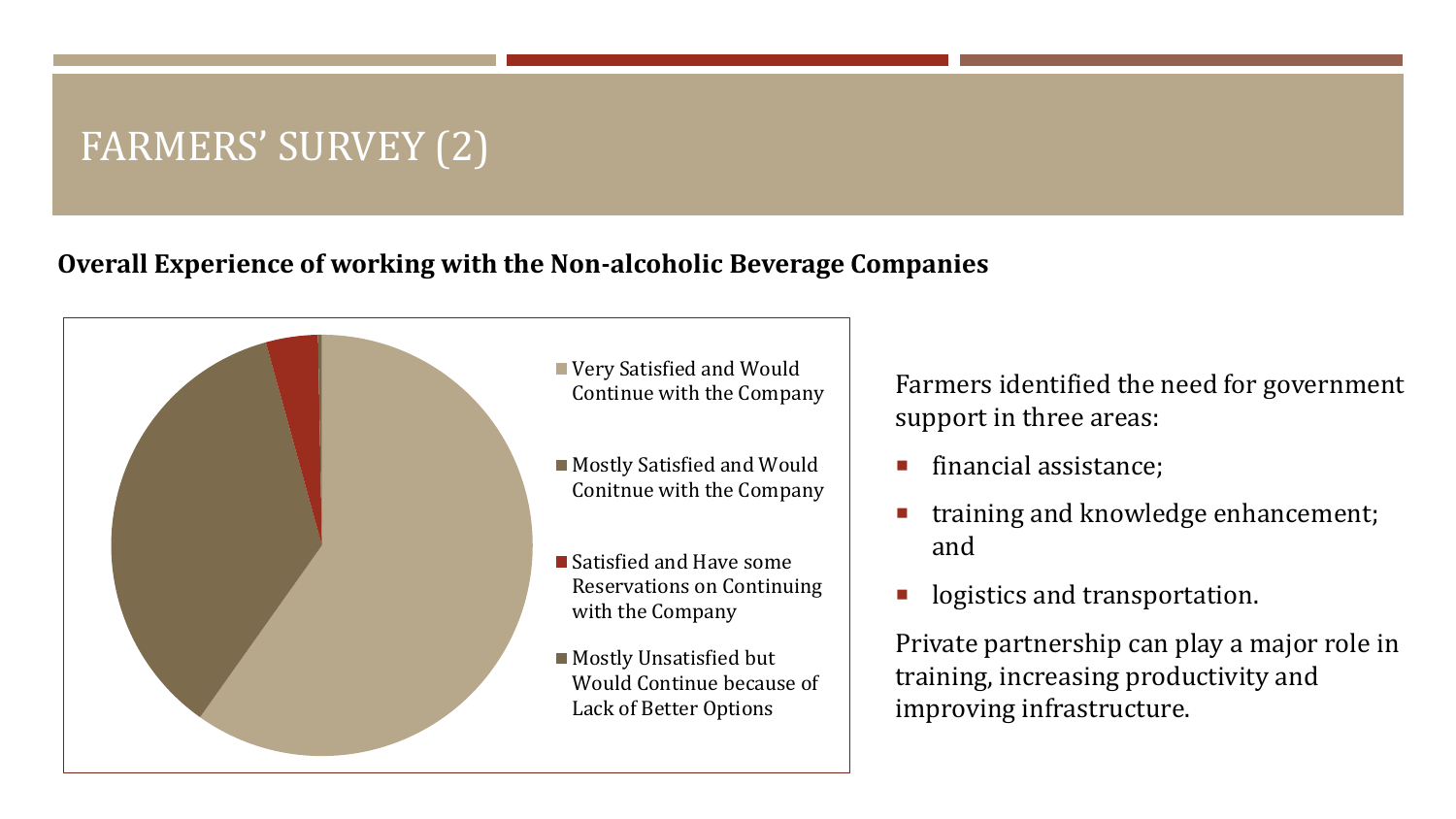### CHALLENGES TO GROWTH

High GST and additional "sin tax" (as applied based on the 2015 Subramanian Committee Report)

GST Rates not aligned with FSSAI Regulation

**Top Challenges**

Unfair competition from the unorganised sector and counterfeit products

Negative perception regarding the industry

Infrastructure related issues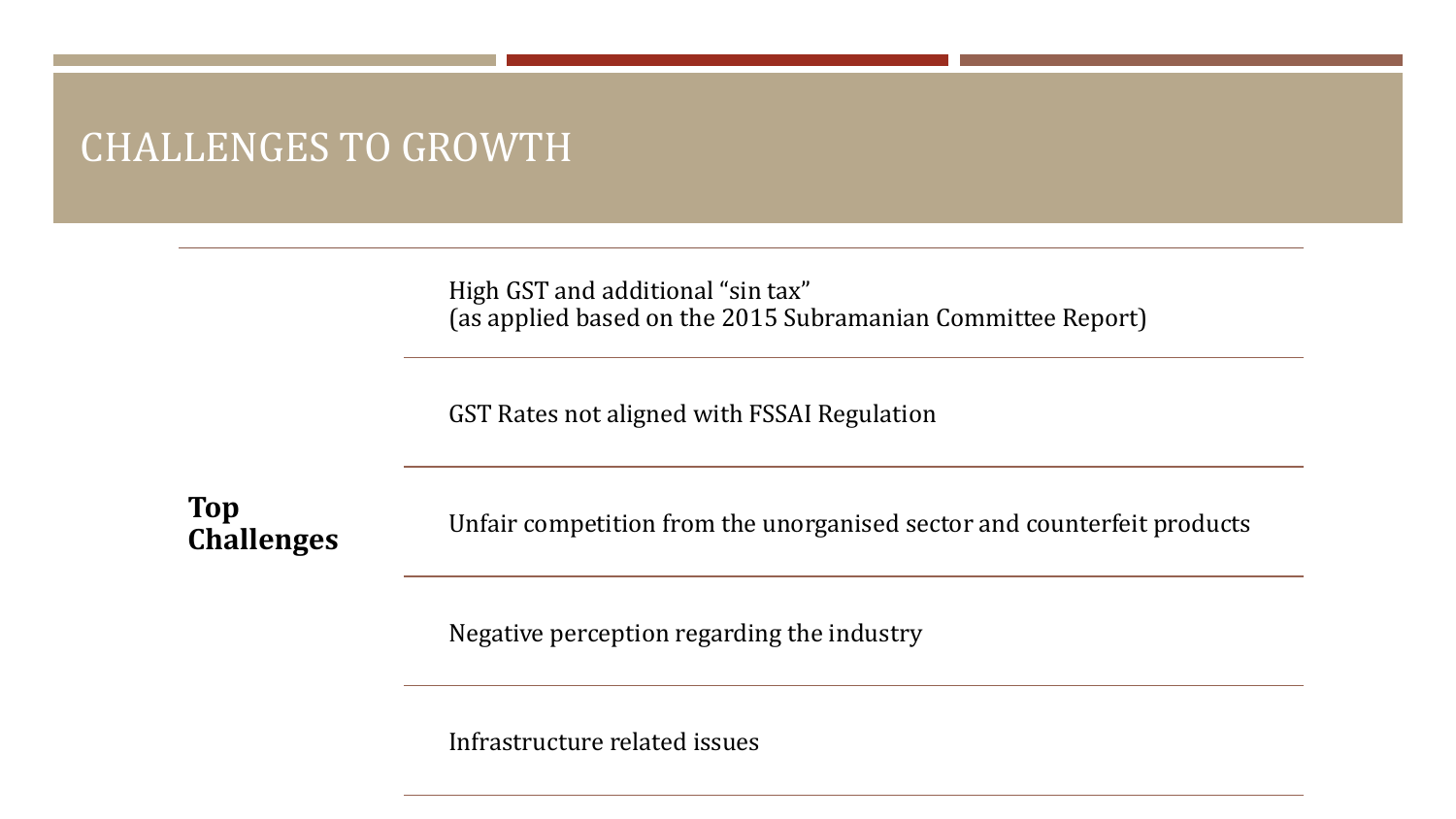| <b>Australia-Interim</b><br><b>Agreement</b>                           | <b>Ostandard 10% for all goods</b><br><b>Ono sugar tax</b>                                                                                                                                                                                                                                                                |
|------------------------------------------------------------------------|---------------------------------------------------------------------------------------------------------------------------------------------------------------------------------------------------------------------------------------------------------------------------------------------------------------------------|
| <b>Chile</b>                                                           | <b>@10%</b> on all sugary drinks with less than 6.25 g of sugar per 100 ml<br>$\Phi$ 18% on all sugary drinks with >6.25 g per 100 ml of sugar                                                                                                                                                                            |
| <b>Denmark</b>                                                         | <b>@25% for all beverages</b>                                                                                                                                                                                                                                                                                             |
| <b>France</b>                                                          | <b>O</b> reduced VAT of 10% on fruit juices, lemonade and water for immediate consumption; 5.5% if<br>container allows for conservation<br><b>@5g of added sugar per litre taxed at EUR0.055 per litre; 10g of added sugar at EUR0.135</b>                                                                                |
| India has one of the<br>highest taxes globally                         | <b>O</b> product-wise GST rates imposed; bottled water is taxed at 12% and 18%; fruit and vegetable<br>juices/fruit juice based drinks are taxed at 12%; tea/coffee based drinks are taxed at 18%<br><b>O</b> carbonated beverages (CSDs, CFDs and caffeinated drinks) have a total tax of 40% (28% GST +<br>$12\%$ cess) |
| <b>New Zealand</b>                                                     | <b>Ostandard 15% on all goods</b><br><b>O</b> no sugar tax                                                                                                                                                                                                                                                                |
| <b>Sweden</b>                                                          | <b>O</b> reduced VAT of 12% for non-alcoholic beverages such as mineral water, fruit juices and lemonade                                                                                                                                                                                                                  |
| <b>United Kingdom-</b><br><b>Negotiating Trade</b><br><b>Agreement</b> | <b>Ostandard VAT of 20% is applicable on carbonated drinks such as lemonade and cola</b><br><b>Ozero VAT on beverages such as milk and milk flavoured drinks, tea, coffee</b><br><b>@GBP0.18</b> per litre for drinks with 5-8 g total sugar per 100 ml; GBP0.24 per litre on drinks with<br>>8 g total sugar per 100 ml  |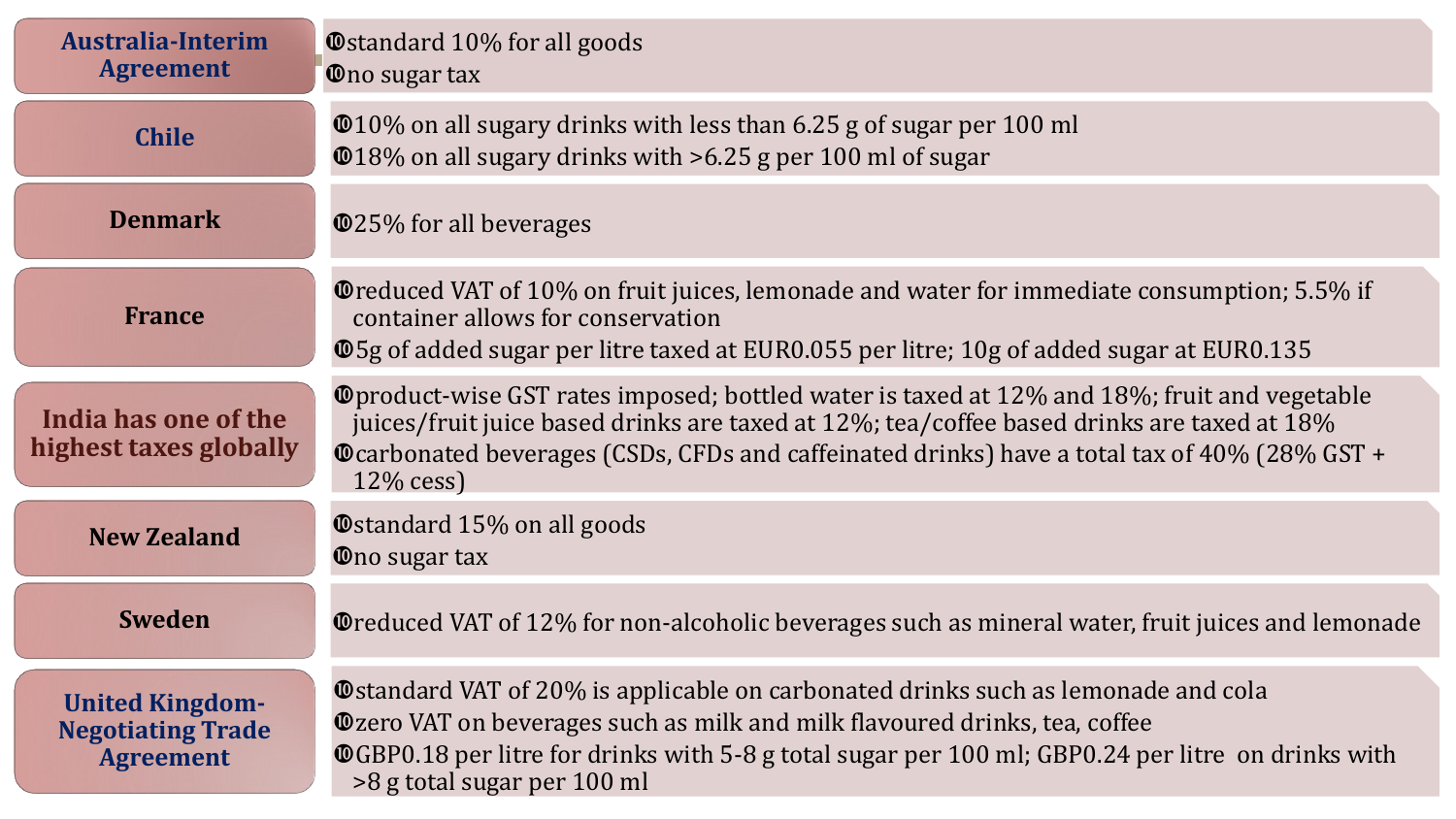### HIGH TAXES AND ITS IMPACT

- Most of the non-alcoholic beverages are taxed at a standard rate of 12-18% or at the highest rate of 28%.
- Compensation cess of 12% on carbonated soft drinks, carbonated fruit drinks, along with items like tobacco.
- Natural/mineral water and aerated water are taxed at 18% but water packed in a 20 litre bottle is taxed at 12% (discouraging smaller purchases) whereas in other countries, it is taxed at an average of 5% as it is part of the Sustainable Development Goals (SDG - 6).

#### **IMPACT OF HIGH TAXES**

Low Per Capita Sales Volume and Low Revenue Collection

Burden of Taxes on Low-Income Groups

Increase in Counterfeit Products

Deterring Scale Expansion and Investments

Lack of a Level-playing Field with Similar Food Products

Juices are taxed at 12%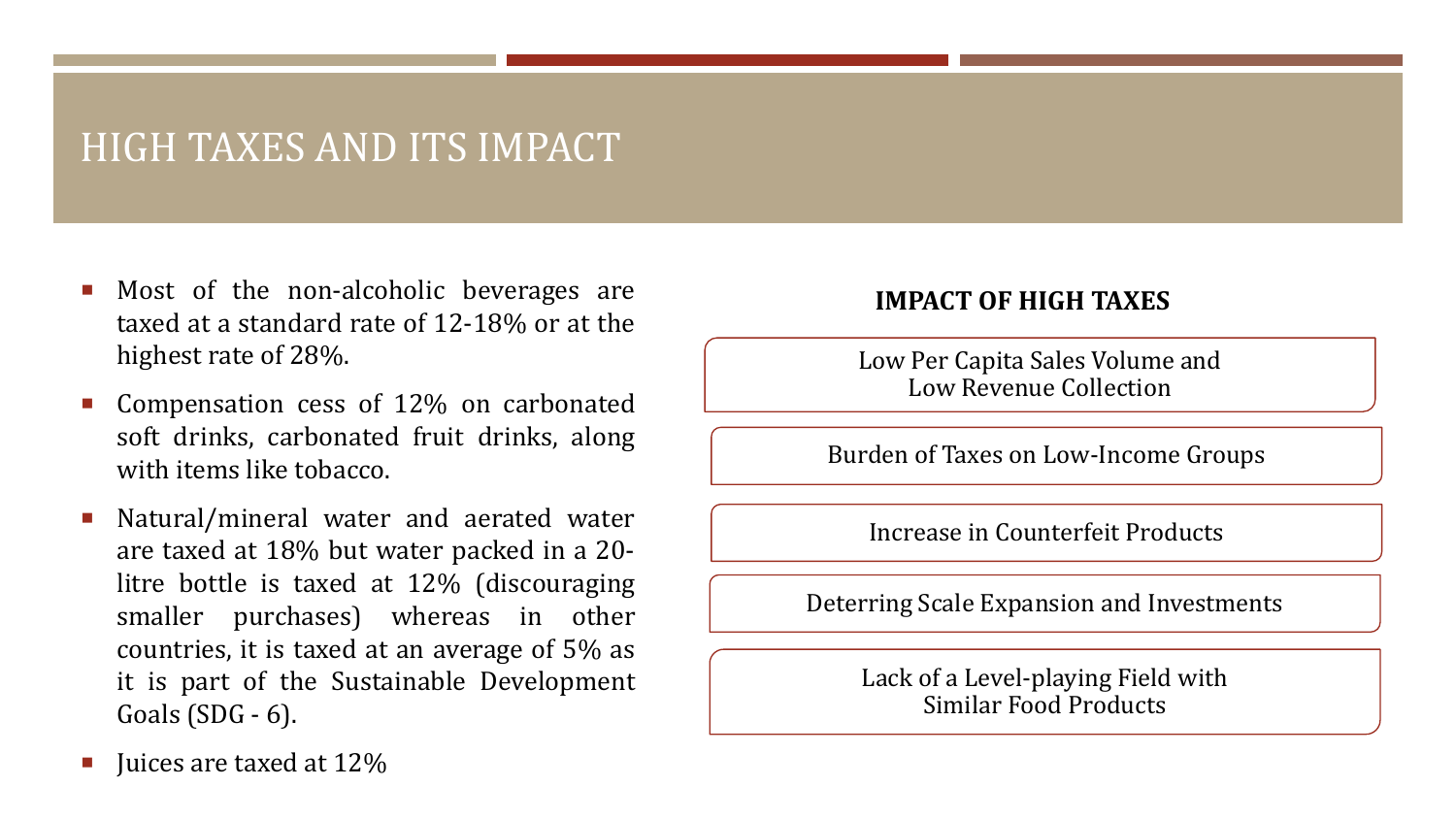# WAY FORWARD  $(1)$

- Tax should be nutrition-based as is applicable in other countries.
- Taxes should be designed in a way that it drives consumers to healthy consumption. Taxes should be lowest on mineral water and fruit juices with no added sugar.
- The product definitions in the GST tax slabs must be aligned with the FSSAI product regulations.
- **Taxes should be data driven and evidence based.**
- A moderate tax can lead to more revenue collection, enhance investment in R&D and product innovation, reduce supply chain wastages, increase farmers' income and make India one of leading World Beverage Hubs.
- Consumers should be encouraged to consume healthier products through awareness building programmes, labelling, etc.
- Companies may be encouraged through a subsidy policy to produce healthier products.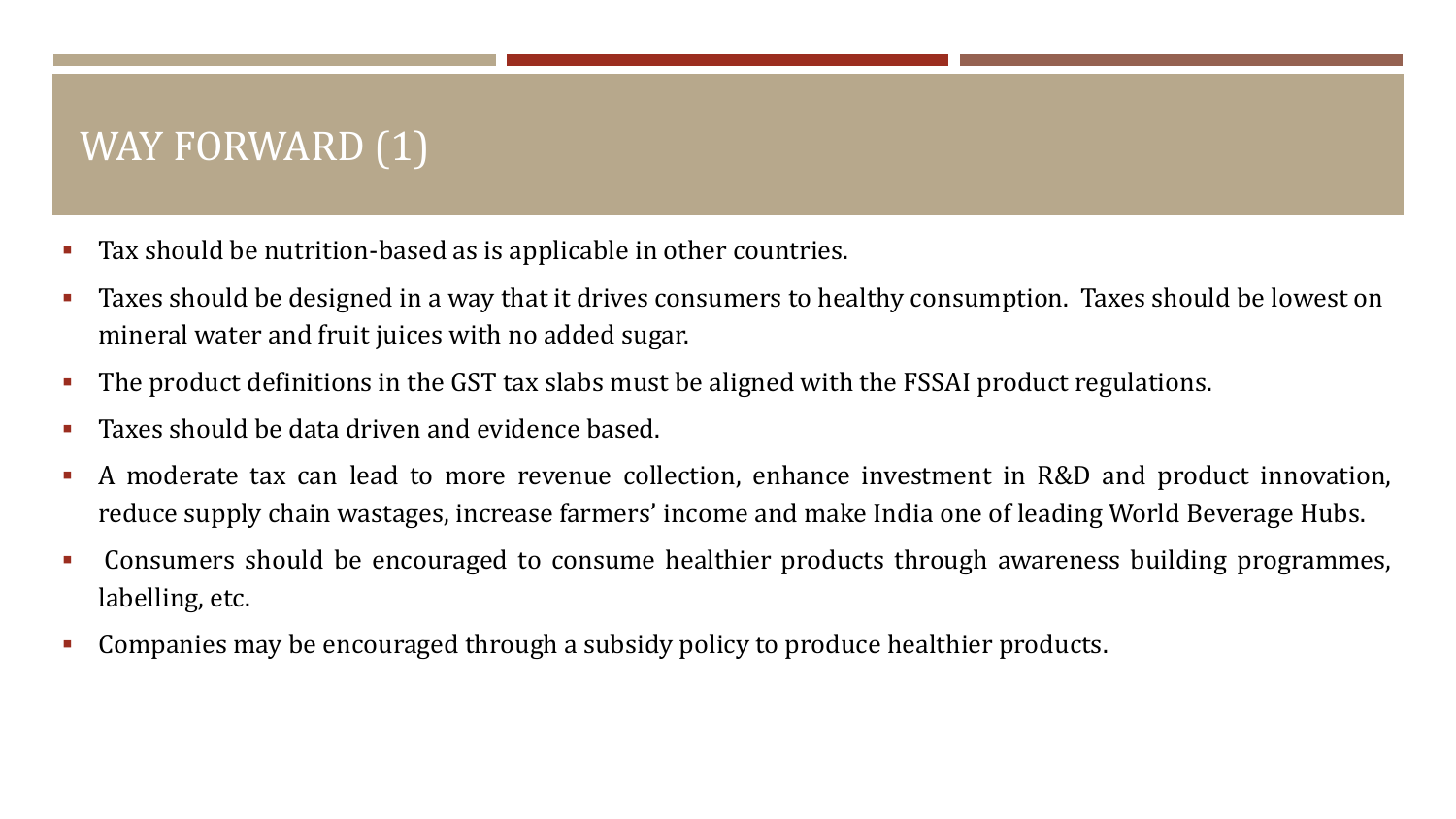# WAY FORWARD (2)

- Beverage companies and their associations should actively participate in government initiatives like the "Eat Right Campaign" of the FSSAI. There is need for more partnerships between companies, their associations and the government to address the negative perception and promote India as the world's beverage manufacturing hub and develop a "Brand India" in this segment. This will help India to meet UN SDG 17- Partnerships for the Goals.
- There is need for more investment in R&D and product innovation and in linking more and more farmers to the domestic and export supply chain of beverage companies.
- As India signs multiple trade agreements to promote exports, there is a need for a clear Export Strategy.